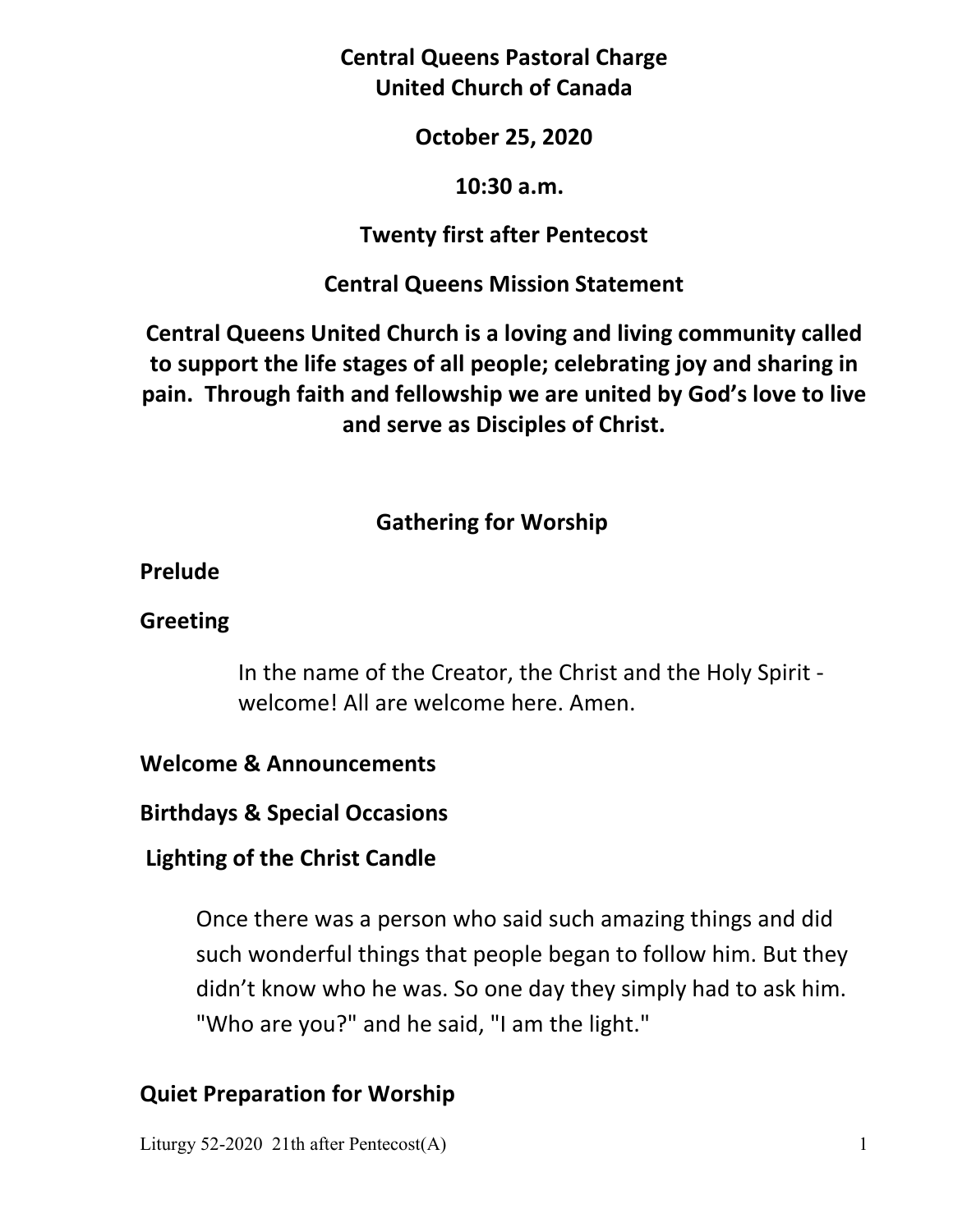# **Introit**

**Call to Worship**  You, O God, have been our dwelling place,  **when we felt lost in the world.** You, O God, have been our spiritual home,  **when we felt all alone.** You, O God, have been our hiding place,  **when we were afraid.** You, O God, have been our Shepherd looking for a lost sheep,  **when our hearts were seeking meaning.** You, O God, have been a faithful God in all generations,  **when we felt insecure about our faith.** Let us worship God with all our hearts and minds.  **Praise be to God.** 

| <b>Hymn</b> | "Let All Things Now Living" | VU #242 |
|-------------|-----------------------------|---------|
|             |                             |         |

# **Prayer of Approach**

 **Gracious and loving God, you embrace us in the morning with your steadfast love so that we may rejoice and be glad all day long. May we also express your love, your beauty, and creativity as we give expression to them in our work, service, and play. May others see you and know you through our words and actions. May we be caring witnesses to your vast, mysterious, loving, and creative presence in our world.** 

*We share in the ancient prayer Jesus prayed ...*

 **Lord's Prayer** 

 **Our Father, who art in heaven, hallowed be thy name.** 

Liturgy 52-2020 21th after Pentecost(A) 2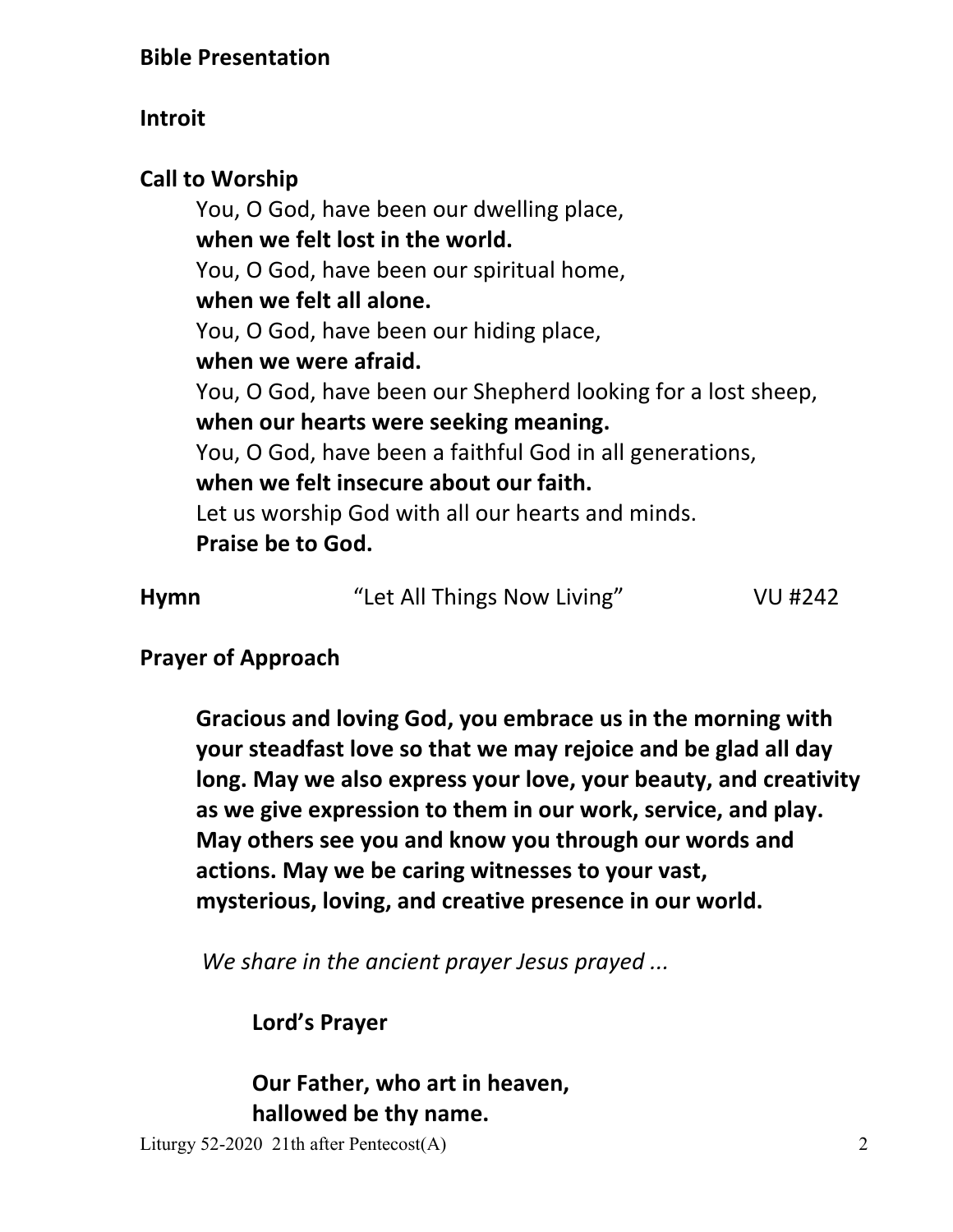|                           | Thy Kingdom come,<br>thy will be done on earth,<br>as it is in heaven.<br>Give us this day our daily bread;<br>and forgive us our trespasses,<br>as we forgive those who trespass against us;<br>and lead us not into temptation,<br>but deliver us from evil.<br>For thine is the kingdom,<br>the power, and the glory,<br>for ever and ever. Amen. |                 |
|---------------------------|------------------------------------------------------------------------------------------------------------------------------------------------------------------------------------------------------------------------------------------------------------------------------------------------------------------------------------------------------|-----------------|
| Psalm 90:1-6, 13-17       |                                                                                                                                                                                                                                                                                                                                                      | VU #805-806     |
| <b>Hymn</b>               | "I Love to Tell the Story"                                                                                                                                                                                                                                                                                                                           | VU #343 vv. 1&2 |
| <b>All God's Children</b> |                                                                                                                                                                                                                                                                                                                                                      |                 |
| <b>Hymn</b>               | "I Love to Tell the Story"                                                                                                                                                                                                                                                                                                                           | VU #343 v.3     |

#### **Presentation of Our Gifts**

#### **Offertory Invitation**

God has been our refuge from one generation to another. God has cared for us from the beginning of time. All creation testifies to the glory of God. So may we do the same, with all that we have and are. Let us make an offering to God, as a testimony to God's goodness. We give as we are able, we give as we are called.

| <b>Offertory</b> | "What Can I Do?" | MV #191 |
|------------------|------------------|---------|
|                  |                  |         |

#### **Presentation of Offering**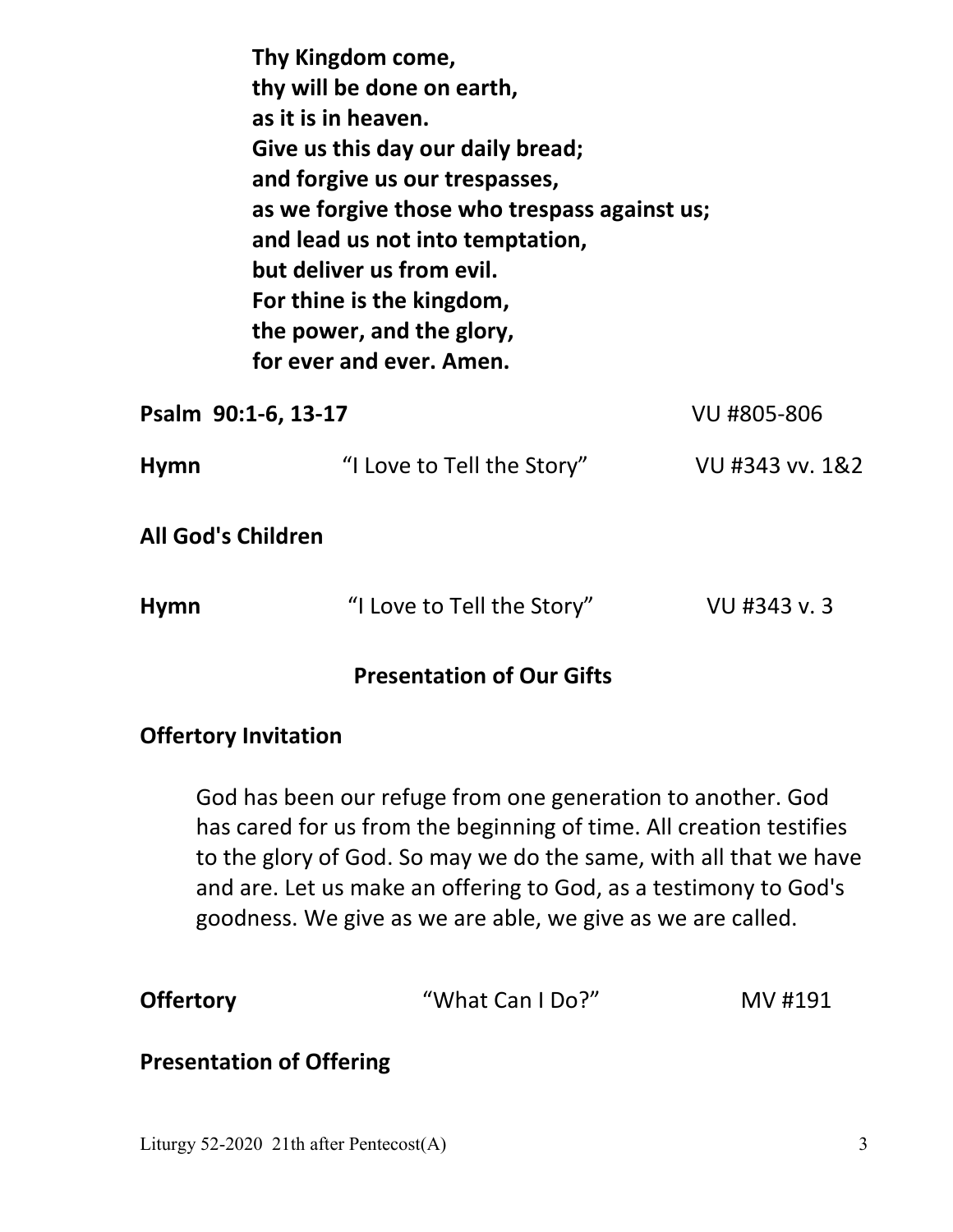### **Offertory Prayer**

 **May our offerings bring joy to us as we give peace to the afflicted, caring to the neglected, and hope to the oppressed. Bless the work of our hands, the creativity of our souls, and the generosity of our hearts that are inherent in this, our offerings. Amen.** 

### **Listening for the Word**

### **Sacred Reading**

### **Deuteronomy 34:1-12**

Moses went up from the Plains of Moab to Mount Nebo, the headland of Pisgah which faces Jericho, and YHWH showed him all the land ---- Gilead as far as Dan, all of the Naphtali, the land of Ephraim and Manasseh, all the land of Judah as far as the Western Sea, the Negev, and the stretch of the Valley of Jericho, the city of palms, and as far as Zoar. Then YHWH said to Moses, "This is the land I swore to Sarah and Abraham, to Rebecca and Isaac, to Leah, Rachel, and Jacob that I would give to their descendants. I have let you feast your eyes upon it, but you will not cross over."

 So there in the land of Moab, Moses the servant of God died as YHWH decreed, and he was buried in the Valley opposite Beth Peor in the land of Moab, but to this day no one knows the exact burial place. Moses was 120 years old when he died, yet his eyesight was strong and he was still quite vigorous. For 30 days the Israelites wept for Moses in the Plains of Moab, until they had completed the period of grief and mourning.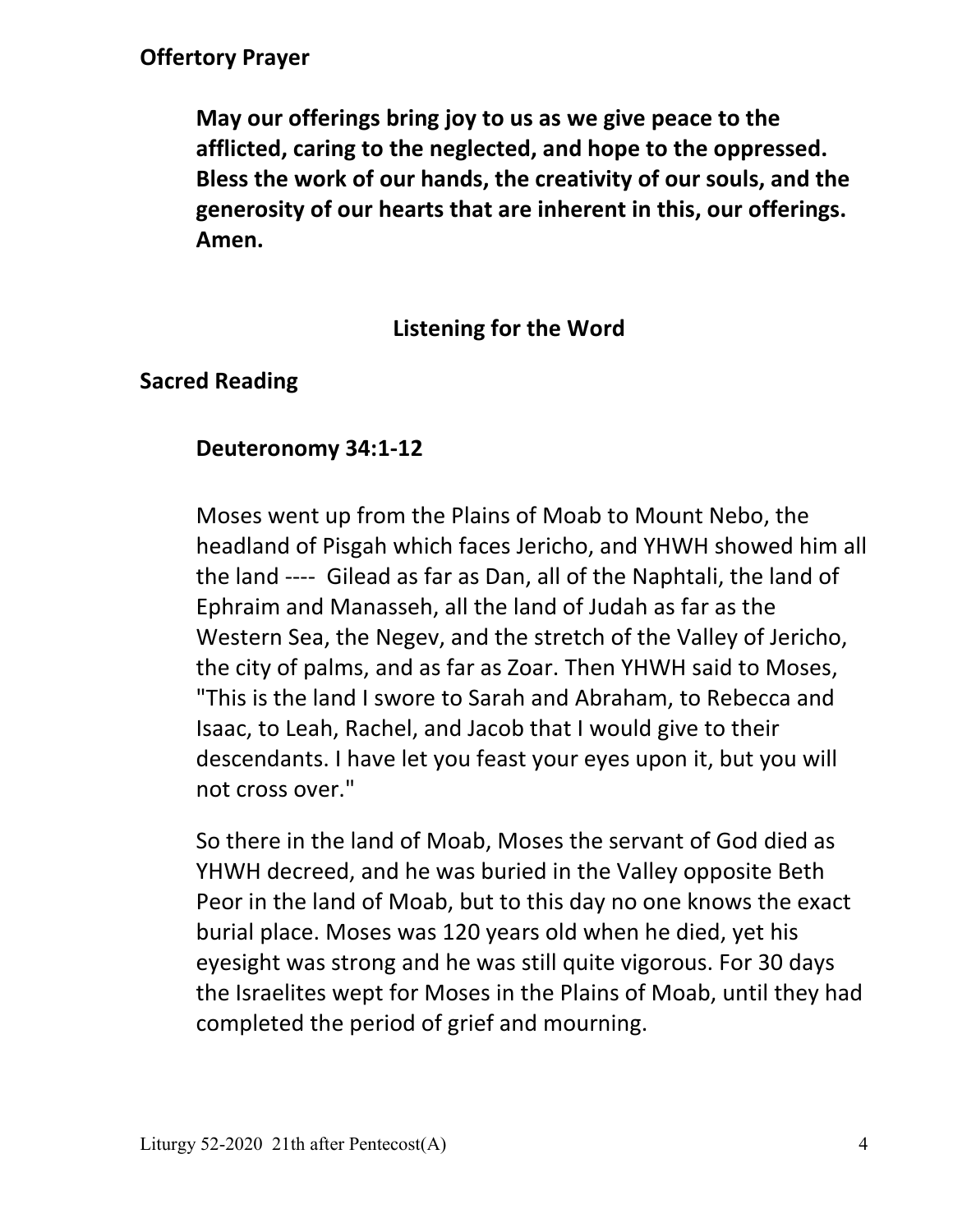Now Joshua ben-nun, was filled with the spirit of wisdom, for Moses had laid his hands on him. And the Israelites gave him their obedience, carrying out the order God had given to Moses.

 Since then, no prophet has risen in Israel like Moses, whom YHWH knew face to face. There is no equal to all the signs and wonders YHWH our God caused Moses to perform in the land of Egypt, against Pharaoh and all of Pharaoh's officials and the whole land. How mighty the hand and how terrifying the displays of power that Moses wielded in the sight of all Israel!

### **Matthew 22:34-36**

When the Pharisees heard that Jesus had left the Sadducees speechless, they gathered together, and one of them, an expert on the law, attempted to trick Jesus with this question: "Teacher, which commandment of the law is greater?" Jesus answered: "You must love the most high God with all your heart with all your soul and with all your mind. That is the greatest and the first commandment. The second is like it: You must love your neighbour as yourself. On these two commandments the whole law is based and the Prophets as well.

### **Anthem**

#### **Sermon**

### **Pastoral Prayer**

Faithful God and Holy Friend,

 We do not have enough words to thank you for all you have given us and the love you share with us in Christ Jesus.

 In the silence of this time, help us review the week just past, remembering the ways we encountered you—in the beauty of creation, the support of friends, the wisdom of books, the joy of music, the energy of exercise, through study and prayer.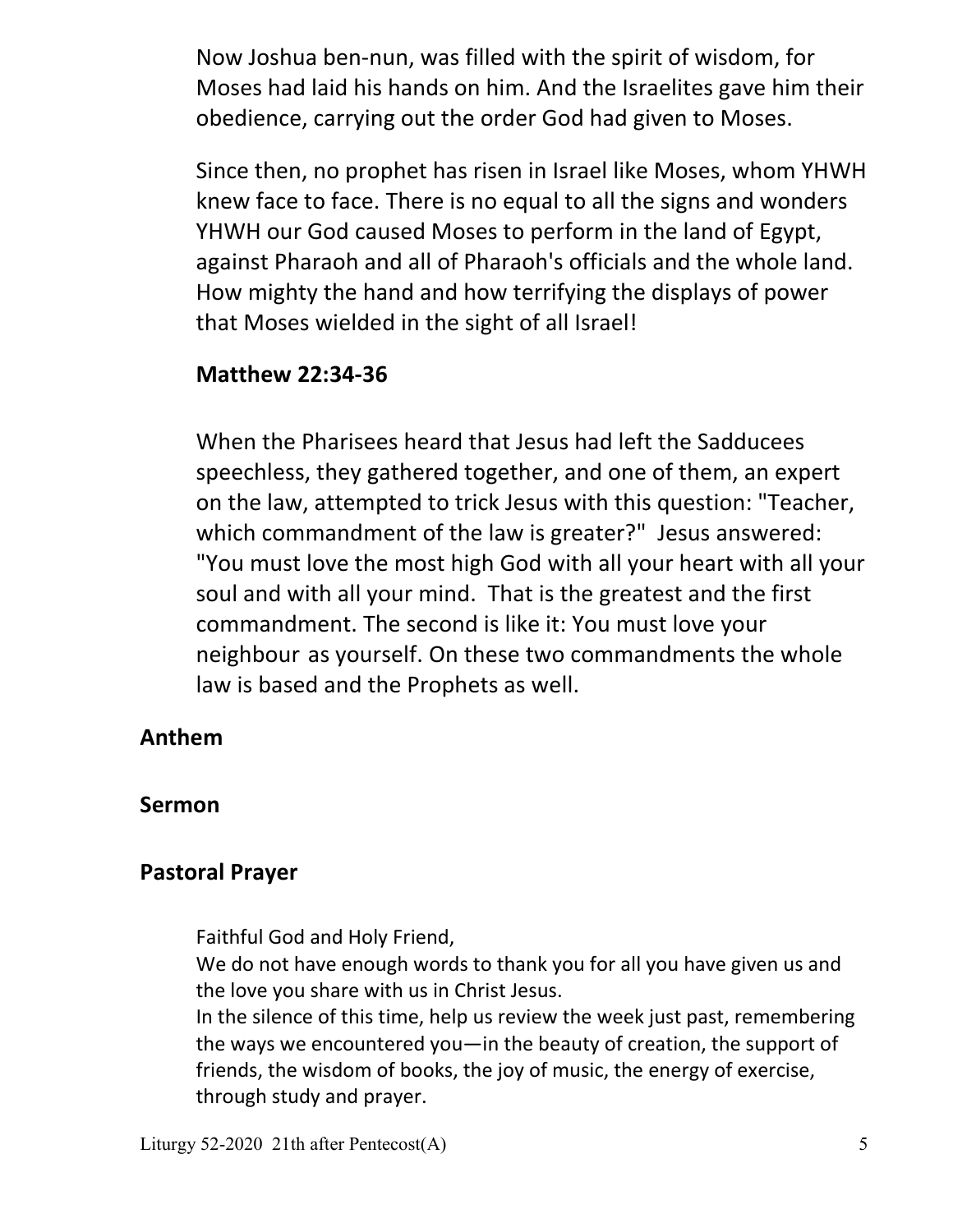*(A time of silence is kept.)* 

God of comfort and challenge,

 we are grateful for your presence in these uncertain times at home, at work and at school. We give you thanks for your attention to the small details and the large responsibilities we face.

 Be with us as the months of pandemic continue. Give us patience to keep each other safe and make us attentive to the needs of those around us. In silence we name before you those finding these days especially difficult.  *(A time of silence is kept.)* 

God of persistence and inspiration,

 we remember before you the many who struggle to recognize your presence or fail to hear your voice amid all the competing voices in our world. We pray for those feeling depressed or anxious, those facing grief and loneliness, and those who are worried about their health or their security.

 *(A time of silence is kept.)* 

 Do not forget these people even if they forget you. Comfort them and fill them with peace.

God of justice and leadership,

 We pray for our country and all other nations facing immense challenges with COVID-19. Guide decision makers and keep the hearts of those with resources open to those who do not have enough.

 We pray for places where justice is lacking, where violence threatens, or leaders are untrustworthy. Strengthen voices of wisdom and acts of courageous compassion to tend the needs of people most at risk.

God of grace and guidance,

 You call us to be your hands and feet, your voice and comfort in the world, following the example of Jesus. Equip us to respond to the needs around us in his name and make us bold to get started right here and right now. Amen.

### **Responding to the Word**

| <b>Hymn</b> | "Come Touch our Hearts" | MV #12 |
|-------------|-------------------------|--------|
|             |                         |        |